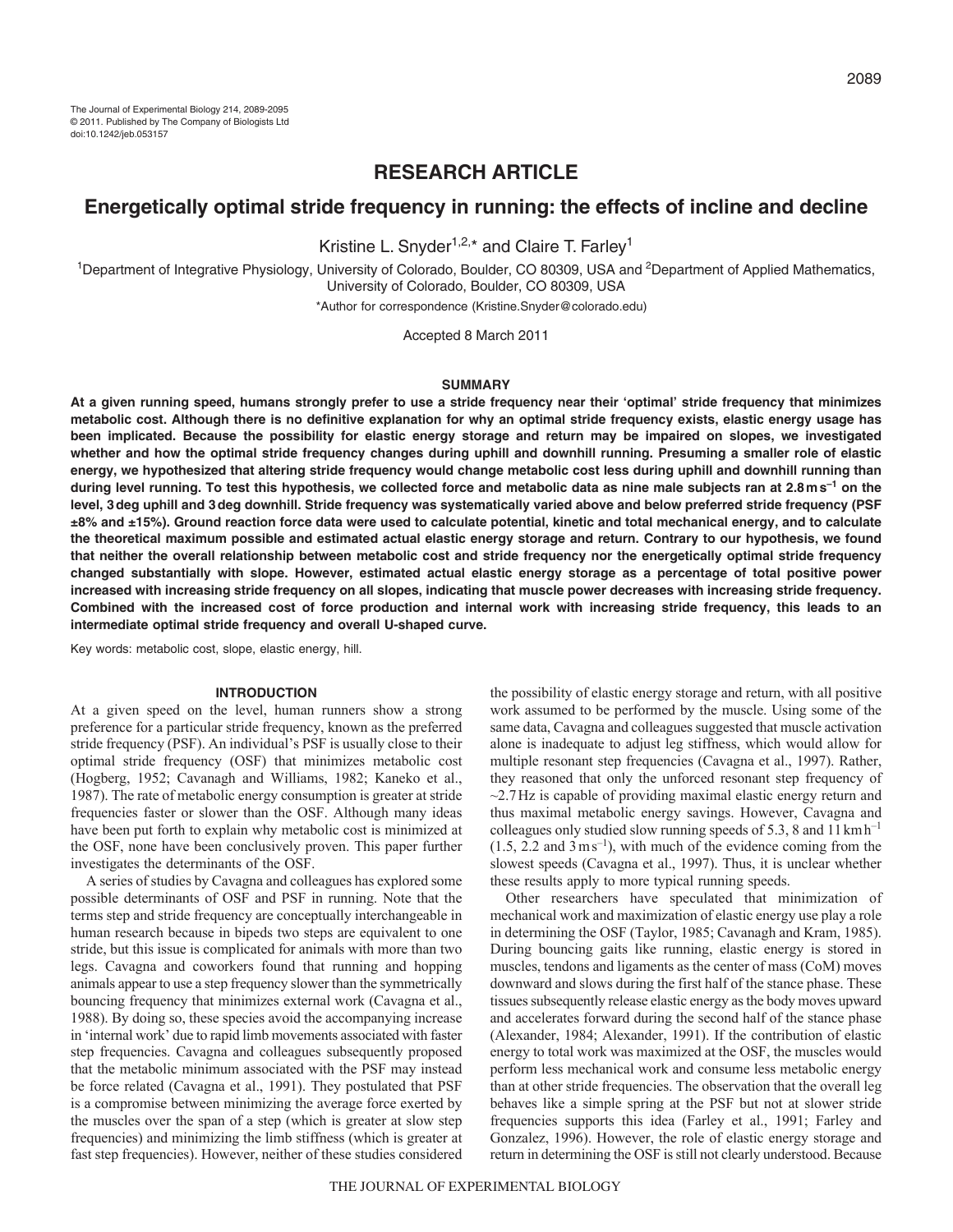running mechanics change on different slopes (Iverson and McMahon, 1992; Minetti et al., 1994; Klein et al., 1997; Swanson and Caldwell, 2000; Gottschall and Kram, 2005), comparing level, uphill and downhill running may reveal new information about the role of elastic energy in determining the OSF.

In the present study, we investigated the idea that, on the level, storage and return of elastic energy is a principal factor affecting OSF at which metabolic cost is minimized. In contrast to level running, the maximum possible storage and return of elastic energy is reduced in hill running. The difference stems from mismatches between the possibility for elastic energy storage during landing and the possibility for using that elastic energy during takeoff (Cavagna, 1977; Minetti et al., 1994; Gottschall and Kram, 2003). For example, during uphill running, the gravitational potential energy (GPE) of the CoM is greater at the end of the stance phase than at the beginning of stance because the CoM is higher. At the upper limit, elastic energy storage and return is sufficient only to bring the CoM back to its original height. During uphill running, the muscles must perform net positive work to raise the CoM to its height at toe-off and, additionally, to give it sufficient kinetic energy to raise it to its highest point during the aerial phase. Conversely, when running downhill, the CoM is lower at the end of the stance phase than at the beginning. Therefore, some energy dissipation must occur to keep speed constant, meaning more energy is available than is stored and returned. Although these patterns are a measure of maximal and not actual elastic energy storage and return, they suggest that elastic energy use is reduced uphill and downhill. Assuming elastic energy use is reduced on hills and is a major determinant of the OSF, we hypothesized that altering stride frequency by a given percentage would increase metabolic cost by a smaller amount during hill running than during level running. To test this hypothesis, we measured metabolic cost as subjects ran at a range of stride frequencies on the level, uphill and downhill.

#### **MATERIALS AND METHODS**

Data for nine male runners between the ages of 18 and 35 are presented (age, 28.5±4.1 years; mass, 69.1±5.3kg; leg length,  $0.95\pm0.04$  m; means  $\pm$  s.d.). All subjects had recent 5 km race times below 18min 30s or equivalent. This restriction was imposed so that all subjects could complete the uphill running trials while consuming oxygen at submaximal rates. All subjects gave informed consent in accordance with the University of Colorado Human Research Committee.

Subjects ran at a speed of  $2.8 \text{ m s}^{-1}$  on a force treadmill on the level and tilted to 3deg uphill and 3deg downhill as described previously (Gottschall and Kram, 2005). The speed and treadmill slopes were chosen to make it possible for runners to use a wide range of stride frequencies on the uphill slope while maintaining submaximal rates of oxygen consumption. This constraint prevented us from studying steeper slopes or faster speeds.

During orientation sessions, each subject ran for 10min to become comfortable with treadmill running. Each subject then practiced matching an audio metronome beat set to the PSF determined during the 10min practice run, as well as the maximum and minimum stride frequencies used in the study. To test whether the subject had sufficient aerobic fitness to complete the protocol while remaining at a submaximal rate of oxygen consumption, each subject then ran a full trial (7min) at his PSF on the uphill. We determined the subject's respiratory exchange ratio (RER) and metabolic rate from standard open-circuit expired gas analysis during minutes 4–6 of the trial (Brooks et al., 2004). Subjects were required to have a mean RER of ≤0.9 during this orientation trial to continue in the study.

After the orientation session, each subject completed three data collection sessions on separate days during which he ran on the level, 3deg uphill or 3deg downhill, in that order. The order was fixed to allow the investigators to change the slope of the treadmill, which was time consuming. This order also limited the effect of delayed onset muscle soreness from the downhill trials (Braun and Dutto, 2003). At the start of each experimental session, we measured metabolic rate per kilogram of body mass for each subject during 7 min of quiet standing  $(1.79\pm0.08 \text{ W kg}^{-1})$ , mean  $\pm$  s.e.m.). For the first running trial, each subject ran without any instructions so that we could determine his PSF. We determined stride frequency once per minute by measuring the time elapsed for 40 strides with a stopwatch. All subjects reached a steady stride frequency within 5 min, as defined as having a range of  $\leq$ 2 strides m<sup>-1</sup> for a period of at least 3min. During the last 7min of this trial, we determined metabolic rate as well as the subject's PSF for that condition (level, uphill or downhill) by timing 40 strides once per minute and averaging these seven measurements. Subsequently, each subject completed a series of 7min trials separated by 5min rest periods in the following order: PSF with metronome, 108% PSF, 92% PSF, 115% PSF, 85% PSF. These values were chosen to provide a wide enough range of stride frequencies to allow for calculation of the optimum stride frequency, while remaining close enough to PSF that the subjects could match the frequency for 7min trials. Each subject matched the metronome at his PSF to control for any increase in metabolic cost due to matching the metronome. The trials were in the expected order of rising metabolic demand (Cavanagh and Williams, 1982). We did not conduct the trials in a randomized order to avoid the possibility of metabolic rate during the subsequent trial remaining elevated from a more demanding previous trial.

During each trial, we determined the subject's metabolic rate and RER from standard open-circuit expired gas analysis (Physio-Dyne Inc., Quogue, NY, USA). We determined metabolic rate for minutes 4–6 of each trial to ensure that the subjects were being measured only after reaching steady state. From the mass-specific rate of oxygen consumption (ml  $O_2$ kg<sup>-1</sup>min<sup>-1</sup>) and the mass-specific rate of carbon dioxide production (ml  $CO<sub>2</sub>$ kg<sup>-1</sup>min<sup>-1</sup>), we calculated the mass-specific total metabolic rate  $(Wkg^{-1})$  (Brockway, 1987) and the RER. RER was required to be below 1.0 for all trials. We subtracted the standing metabolic rate from the total metabolic rate to determine the net metabolic rate  $(Wkg^{-1})$ . Finally, we divided the net metabolic rate by running speed to determine the massspecific net cost of transport  $(Jkg^{-1}m^{-1})$ .

OSF was determined separately for each subject on each slope. This was done by first calculating a least-squares cubic interpolation with the absolute stride frequency as the independent variable and metabolic cost as the dependent variable. Cubic interpolation was used to allow for any asymmetric increase in cost on either side of the optimum. The optimum was then calculated by finding the zero of the derivative of the cubic for which the second derivative was positive.

We used a stopwatch to monitor stride frequency during each minute of each trial to ensure that the subject was indeed matching the metronome frequency. During minutes 3–4, we collected 30s of ground reaction force (GRF) data at 1000Hz (Labview 4.0, National Instruments, Austin, TX, USA) from a force treadmill (Kram et al., 1998; Gottschall and Kram, 2005). We filtered the GRF data using a low-pass bi-directional fourth-order Butterworth filter at 20Hz. A custom-written program in Matlab (The Mathworks, Natick, MA, USA) identified heel-strike and toe-off. In order to get a more accurate measure of stride frequency than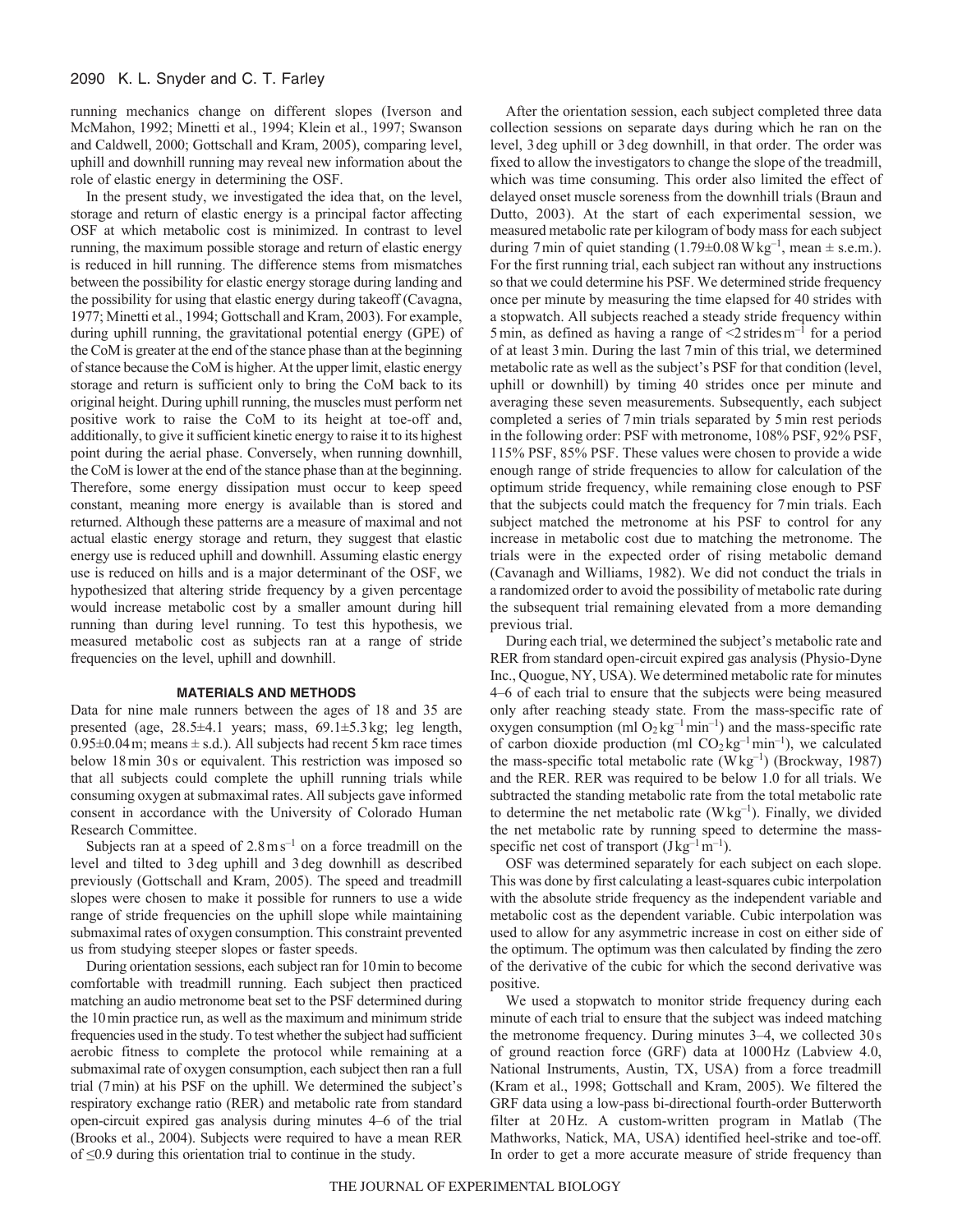|  |  | Table 1. Mean (s.e.m.) values for net metabolic cost at a speed of 2.8 ms <sup>-1</sup> at each stride frequency on each slope |  |  |  |
|--|--|--------------------------------------------------------------------------------------------------------------------------------|--|--|--|
|--|--|--------------------------------------------------------------------------------------------------------------------------------|--|--|--|

| Stride frequency | Downhill net metabolic cost $(J kq^{-1} m^{-1})$ | Level net metabolic cost $(J kq^{-1} m^{-1})$ | Uphill net metabolic cost $(J \text{ kg}^{-1} \text{ m}^{-1})$ |
|------------------|--------------------------------------------------|-----------------------------------------------|----------------------------------------------------------------|
| 85% of PSF       | $2.76(0.11)^{*}$ <sup>1</sup>                    | $3.67(0.04)^{*1}$                             | 4.85 $(0.10)^{*,}$                                             |
| 92% of PSF       | $2.46(0.08)^{\dagger}$                           | $3.30(0.05)^{\dagger}$                        | 4.48 $(0.06)$ <sup>†</sup>                                     |
| <b>PSF</b>       | 2.28(0.08)                                       | 3.17(0.03)                                    | 4.46(0.08)                                                     |
| 108% of PSF      | $2.45(0.10)^{\dagger}$                           | $3.28(0.05)^{\dagger}$                        | 4.65 $(0.09)$ <sup>*,†</sup>                                   |
| 115% of PSF      | $2.72(0.11)^{*}$ <sup>t</sup>                    | $3.54(0.07)^{*,1}$                            | 4.96 $(0.15)$ <sup>*,†</sup>                                   |
|                  | .                                                | .                                             | $\sim$ $\sim$ $\sim$ $\sim$                                    |

N=9 subjects. \*Cost at a given stride frequency on that slope was significantly greater than cost at preferred stride frequency (PSF) on the same slope with Sidak correction ( $P<0.0034$ ). <sup>†</sup> $P<0.05$ . At corresponding stride frequencies, cost on the uphill was always significantly greater than cost on the level (P<0.001) and the downhill (P<0.001). Similarly, cost on the level was always significantly greater than cost on the downhill (P<0.001) at a given stride frequency. Therefore no symbols are used to signify statistically significant differences across slopes. There were no significant interaction effects.

could be achieved through counting strides, we used these data to calculate stride frequency for subsequent analyses and graphs.

We calculated mechanical energy fluctuations of the CoM for each step (Cavagna, 1975) also using a Matlab program. The program integrated horizontal and vertical GRF data once to calculate instantaneous velocity in the horizontal  $(v<sub>h</sub>)$  and vertical  $(v_v)$  directions. We used an integration constant of  $v_t \sin\theta$  for the vertical direction and  $v_t \cos\theta$  for the horizontal direction, where  $v_t$ was the treadmill speed and  $\theta$  was the slope of the treadmill relative to horizontal (negative for downhill). We used the Pythagorean theorem to obtain a resultant velocity, **v**, and this value was used in the equation  $KE=0.5mv^2$  (where *m* is body mass) to calculate total kinetic energy (KE) for each instant in each step. The vertical velocity data were then integrated again to obtain instantaneous displacement relative to touchdown using zero as the integration constant. We used these data to calculate changes in the GPE of the CoM, GPE= $mgh$  [where *m* is body mass, *g* is gravity (9.81 m s<sup>-2</sup>) and *h* is vertical displacement] over a step. Total mechanical energy of the CoM was determined by summing KE and GPE.

We determined the maximum theoretically possible elastic energy storage per step by taking the difference between the total CoM energy at the beginning of stance and the minimum energy of the CoM reached near mid-stance. The minimum energy occurred near mid-stance on all slopes. Maximum possible elastic energy return per step was defined as the difference between total energy at the end of stance and the minimum energy. We considered maximum possible elastic energy usage to be the smaller of the energy storage and energy return values. For example, if in uphill running there was a 20J decrease in total CoM energy between touchdown and minimum energy, and then a 45J increase in total CoM energy between minimum energy and toe-off, the maximum possible elastic energy usage would be 20J. The body could only store 20J of energy and therefore could only use 20J of elastic energy. Correspondingly, if in downhill running, there was a 45J decrease in total CoM energy between touchdown and minimal energy, and then a 20J increase in total CoM energy between minimum energy and toe-off, the maximum possible elastic energy usage would still be 20J. In this case the body could potentially store 45J, but only used 20 of those 45J to raise and accelerate the CoM. These values

were determined for each step, and then averaged to determine typical energy storage and return per step.

We used SPSS to perform a two-factor (slope, frequency), repeated measures ANOVA to analyze changes in net metabolic cost and biomechanical characteristics across slope and stride frequency with *P*≤0.05 needed for significance. We calculated the interaction effect in order to analyze whether step frequency affected net metabolic cost similarly across slope. We used absolute measures of metabolic cost because we wanted to examine the net cost of a change in stride frequency, not the normalized cost, which would be artificially high downhill (because metabolic cost is lower) and artificially low uphill (because metabolic cost is greater). Sidak corrections were performed when doing *post hoc* analyses. Because of the stringency of the Sidak correction, in cases where more than 10 *post hoc t*-tests were performed, differences are also reported at the *P*≤0.05 level. Although data were collected for 10 subjects, in the course of the statistical analysis, one subject was discovered to have much greater costs at slow stride frequencies than other subjects, with cost values nearly 3 standard deviations above the mean, and was thus labeled an outlier. Data were then recalculated for *N*=9 subjects.

#### **RESULTS**

Runners consumed the least metabolic energy at an intermediate stride frequency on all slopes and consumed more energy at faster and slower stride frequencies (Table1; Fig.1A). However, contrary to our hypothesis, metabolic cost showed a similar dependence on stride frequency on all slopes, as evidenced by a non-significant interaction effect  $(P=0.33)$ . The non-significant interaction effect shows that, when the effect of slope is accounted for and removed, varying stride frequency by a given amount leads to a similar increase in absolute metabolic cost on all slopes. By using a slow stride frequency, equal to 85% PSF, runners increased metabolic cost by 9–21% compared with the PSF, depending on the slope. By using a fast stride frequency, equal to 115% PSF, runners increased their metabolic cost by 11–19%, depending on the slope (Fig.1B). Although the absolute change in metabolic cost with stride frequency varied among the slopes, the differences were not statistically significant (Table 1).

Table2. Mean (s.e.m.) values for optimal stride frequency (OSF) and preferred stride frequency (PSF)

| Slope (deg) | $PSF$ (strides $s^{-1}$ ) | OSF (strides $s^{-1}$ ) | PSF>OSF (no. of subjects) | PSF <osf (no.="" of="" subjects)<="" th=""></osf> |
|-------------|---------------------------|-------------------------|---------------------------|---------------------------------------------------|
| —ე          | 1.43 (0.03)               | 1.42 (0.02)             |                           |                                                   |
|             | 1.44 (0.02)               | 1.43 (0.02)             |                           |                                                   |
|             | 1.47 (0.02)               | 1.43 (0.02)             |                           |                                                   |

N=9 subjects. Despite the appearance of an increase in PSF from level to uphill, neither OSF nor PSF changed significantly with slope (P=0.216). Additionally, OSF was similar to PSF on all slopes (P=0.113).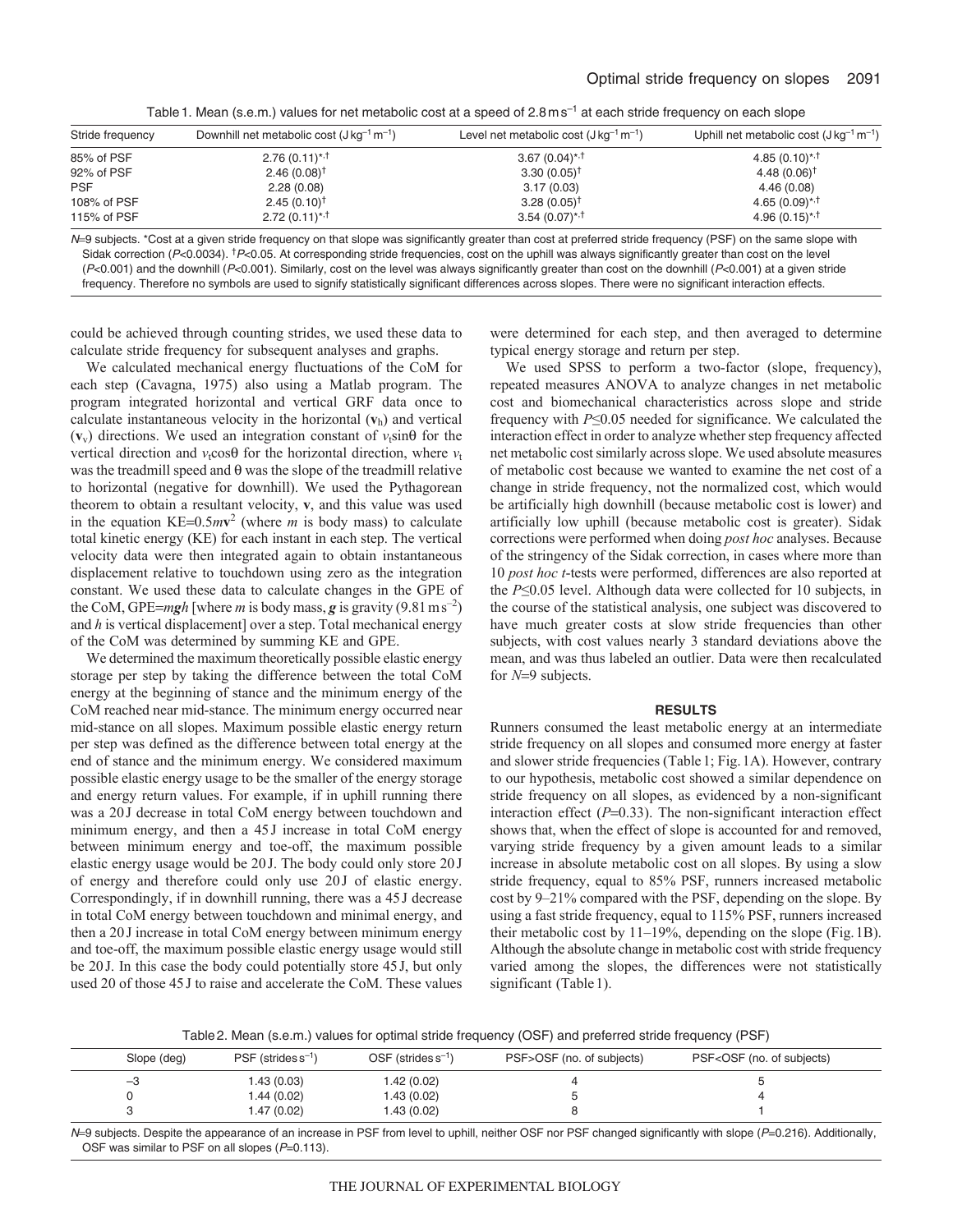

Fig. 1. (A)The relationship between stride frequency and metabolic cost did not substantially differ between downhill, level and uphill running. The points represent the mean for all nine subjects and the error bars are s.e.m. Arrows represent mean optimal stride frequencies. These were calculated by performing regression analyses for each subject and taking the mean of their optima. Metabolic cost values are given in  $J \text{ kg}^{-1} \text{ m}^{-1}$ . Regression lines are a cubic fit to the mean data, with  $R^2 > 0.99$ , with fits to individual subjects giving  $R^2$  values of 0.93 and above. The associated regression equations for the mean data for downhill, level and uphill are  $c_{\sf n}$ =–1.639f $^3$ +16.76f $^2$ –37.71f+26.75,  $c_{\sf n}$ =–9.581f $^3$ +51.18f $^2$ –87.53f+51.69,  $c_{n}$ =–12.08 $f^3$ +63.04 $f^2$ –106.2f+62.67, where  $f$  represents frequency in Hz and  $c_n$  represents net metabolic cost in  $J \kappa g^{-1} m^{-1}$ . (B) Metabolic cost values are given as a percentage of cost at the preferred stride frequency (PSF). The mean cost for each condition is given in Table 1. The stride frequencies are given as a percentage of PSF. PSF values for each slope are in Table 2. Regression lines are a cubic fit to the mean data with  $R^2$ >0.99, with fits to individual subjects giving  $R^2$  values of 0.93 and above. The associated equations for downhill, level and uphill running are  $c_{\rm p}$ =–1.3600 $\times$ 10<sup>–4</sup> $t_{\rm p}^{\rm 3}$ –0.1271 $t_{\rm p}^{\rm 2}$ –21.39 $t_{\rm p}$ +1105,  $c_{\rm p}$ =–8.136 $\times$ 10<sup>–4</sup> $t_{\rm p}$ <sup>3</sup>+0.3095 $t_{\rm p}$ <sup>2</sup>–37.49 $t_{\rm p}$ +1568,

 $c_{\rm p}$ =–8.684 $\times$ 10<sup>–4</sup> $t_{\rm p}$ <sup>3</sup>+0.3074 $t_{\rm p}$ <sup>2</sup>–35.15 $t_{\rm p}$ +1409, where  $t_{\rm p}$  represents frequency in percentage of PSF and  $c_p$  represents cost in percentage of cost at PSF.

It initially appeared that runners tended to prefer slightly faster stride frequencies uphill than on the level or downhill (Table2). On the level, four subjects preferred stride frequencies that were faster than OSF, and five preferred stride frequencies that were slower than OSF (mean of  $1.43\pm0.02$  strides s<sup>-1</sup>, Table 2). In contrast, on the uphill slope, eight of the nine runners preferred stride frequencies that were faster than OSF (Table2). Downhill, five subjects preferred stride frequencies that were faster than OSF, whereas four preferred stride frequencies that were slower than OSF. However, an ANOVA of PSF and OSF across slope showed no significant differences



Fig. 2. (A)Fluctuations of total center of mass (CoM) mechanical energy during stance for a representative subject (mass,  $m=58.5$  kg) for 3 deg downhill, level and 3 deg uphill running at PSF. (B) Fluctuations of total CoM mechanical energy during stance for the same subject for 85, 100 and 115% PSF during level running.

(*P*=0.216, 0.113 and 0.647 for slope, stride frequency and interaction, respectively). A power analysis revealed that as few as four or as many as 10 additional subjects could lead to statistical significance for the main effects (Table 2).

### **DISCUSSION**

We found that changes in stride frequency affected metabolic cost similarly during level, uphill and downhill running. We therefore reject our hypothesis that deviating from OSF would cost less when running uphill and downhill. Our hypothesis was based on the idea that runners consume the least metabolic energy at the OSF during level running predominantly because of optimal elastic energy usage. Because elastic energy usage was thought to be 'much less' important in hill running than in level running (Minetti et al., 1994; Gottschall and Kram, 2003), we predicted a smaller metabolic penalty for deviating from OSF in hill running. However, this was not the case.

We analyzed the total CoM energy fluctuations during stance to verify that 3deg did impair maximum possible elastic energy usage. In both uphill and downhill running, the asymmetrical energy fluctuations of the CoM showed that the maximum possible elastic energy usage was reduced by  $21\%$  from level running (Figs  $2-3$ ; Table3). In level running, the CoM fluctuations were symmetrical (Fig.3). Thus, ideally, all of the CoM energy stored elastically in the first half of stance could be used to lift and accelerate the CoM in the second half of stance with no muscle work. In uphill running, CoM energy decreased less in the first half of stance than it increased in the second half of stance (Fig.2A). Therefore, less CoM energy could be stored elastically during landing than was needed to increase the CoM energy during takeoff (*P*<0.001), and muscles must have performed net positive work (Fig.3). Conversely, in downhill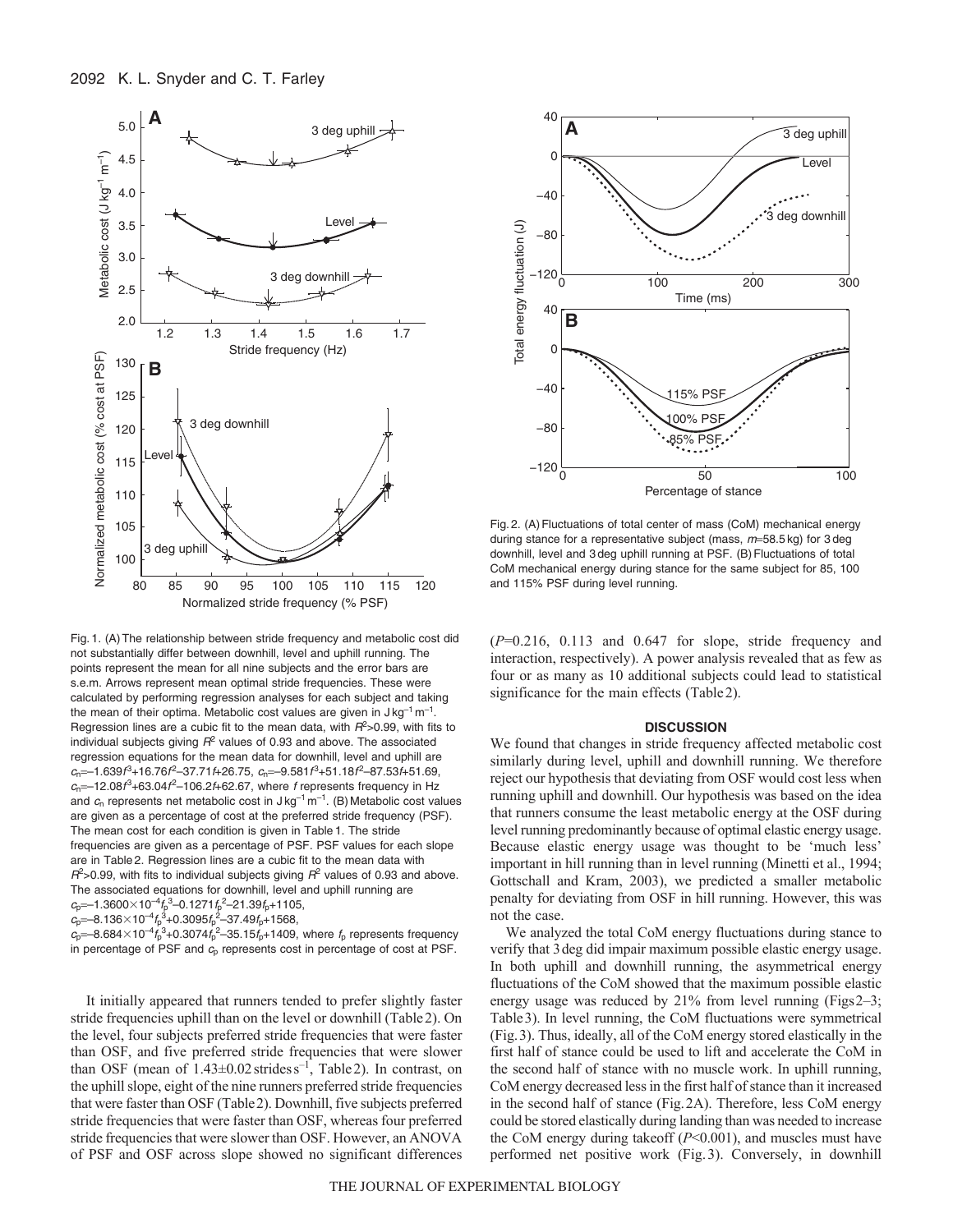

Fig. 3. The total mechanical energy of the CoM decrease during the first half of stance, the energy increase during the second half of stance, and the difference between the two for all stride frequencies while running uphill (A), on the level (B) and downhill (C). Differences were found between all stride frequencies and all slopes for maximum possible elastic energy stored, returned and used ( $P<0.001$ ). Values are means  $\pm$  s.e.m. for 9 subjects.

running, the body must dissipate mechanical energy (Fig.3). Though opposite in direction, the energy difference between storage and return was similar in magnitude in uphill and downhill running. For instance, at PSF, the average subject produced  $34.5 \pm 2.7$  Jstep<sup>-1</sup> in uphill running and dissipated  $34.1 \pm 4.4$  Jstep<sup>-1</sup> in downhill running. However, the larger forces in downhill running increased KE and GPE fluctuations (Fig.2A), leading to a greater possibility for elastic energy storage during downhill than during uphill running (Table3).

Regardless of slope, CoM energy fluctuated more during stance at slower stride frequencies than at faster ones (Fig. 2B). Consequently, more energy per step was theoretically available for elastic usage at slower stride frequencies than at faster ones (*P*<0.001). However, because more mechanical work per step was necessary to lift and accelerate the CoM, it was probably not advantageous to use a slower stride frequency.

We found no difference in the relationship between stride frequency and metabolic cost across slope, although maximum possible energy usage was significantly reduced on the slopes studied. However, although maximum possible elastic energy usage was reduced by over 20%, it was not negligible for any slope. We therefore estimated the actual elastic energy storage uphill, downhill and on the level, to see whether it revealed a different pattern that might influence the OSF.

To estimate actual elastic energy storage, we used the methods of Alexander (Alexander, 1977) and Ker and colleagues (Ker et al., 1987). Alexander estimated that the Achilles' tendon stores 42J of elastic energy at a speed of  $3.9 \text{ m s}^{-1}$  on the level (Alexander, 1977). Ker and colleagues estimated that the arch of the foot stores 17J of elastic energy at a speed of  $4.5 \text{ m s}^{-1}$ , with a peak GRF of 1.9 kN (Ker et al., 1987). At  $2.8 \text{ m s}^{-1}$ , we found mean peak GRFs of 1.50–1.66kN for stride frequencies of 115–85% PSF on the level. Assuming similar stiffness and tendon moment arm values to Alexander and Ker et al., we can estimate energy storage using:

$$
E = \frac{1}{2}kx^2 = -\frac{1}{2}\mathbf{F}x = -\frac{1}{2}\mathbf{F}(-\mathbf{F}/k) = \mathbf{F}^2/2k,
$$
 (1)

where **x** is the tendon length and  $k$  is the tendon stiffness, and the ratio:

$$
\frac{E'}{E} = \frac{\mathbf{F'}^2/2k}{\mathbf{F}^2/2k} = \left(\frac{\mathbf{F'}}{\mathbf{F}}\right)^2,
$$
\n(2)

where **F** is the force in the tendon or arch, calculated from the GRF using the appropriate moment arms, and the prime designations refer to our calculations (e.g.  $E'$ ,  $\mathbf{F}'$ ) while the unmarked variables refer to those of Ker et al. and Alexander (Ker et al., 1987; Alexander, 1977).

Using this method, we found elastic energy storage estimates for running on the level of  $27-33$  Jstep<sup>-1</sup> (Achilles'),  $11-13$  Jstep<sup>-1</sup> (arch) and  $37-46$  Jstep<sup>-1</sup> (total) for stride frequencies of  $115-85%$ PSF. The peak GRFs decreased for uphill running to 1.47–1.57kN (*P*=0.021). This led to smaller uphill elastic return estimates of  $26-29$  Jstep<sup>-1</sup> (Achilles'),  $10-12$  Jstep<sup>-1</sup> (arch) and  $36-41$  Jstep<sup>-1</sup> (total) for stride frequencies of 115–85% PSF, a decrease of about 4–13% (mean 8%) from the level (*P*=0.020). Downhill did not differ significantly from level in either peak force  $(P=0.172)$  or energy storage (*P*=0.195). On all slopes, though the estimated amount of elastic energy storage tended to decrease with stride frequency, this pattern was not significant (*P*=0.270).

The advantage of elastic energy usage is how much muscle work it can replace. We therefore used the estimated elastic energy usage and the total CoM energy increase in the second half of stance (Fig.3) to calculate the percentage of the total positive power that was due to the elastic element as opposed to muscle. To calculate power, we

Table3. Mean (s.e.m.) values for maximum possible elastic energy usage for each condition

| Slope (deg) | 85% of PSF | 92% of PSF | PSF        | 108% of PSF | 115% of PSF |  |
|-------------|------------|------------|------------|-------------|-------------|--|
| -3          | 92.7 (4.0) | 80.3(3.6)  | 67.3 (3.5) | 56.5(3.4)   | 47.6 (3.1)  |  |
|             | 103.4(4.1) | 93.7(4.2)  | 79.0 (4.1) | 67.6 (3.6)  | 59.6(3.3)   |  |
|             | 80.5(3.0)  | 68.9 (3.0) | 58.6(2.7)  | 49.1 (2.4)  | 43.4(2.4)   |  |

 $N=9$  subjects. Maximum possible elastic energy usage (in J step<sup>-1</sup>) was defined to be the minimum of either the energy decrease during the first half of stance or the energy increase during the second half of stance. There was a significant decrease in maximum possible elastic energy going from level to uphill or downhill (P<0.001). There was also a significant decrease in maximum possible elastic energy usage with an increase in stride frequency (P<0.001).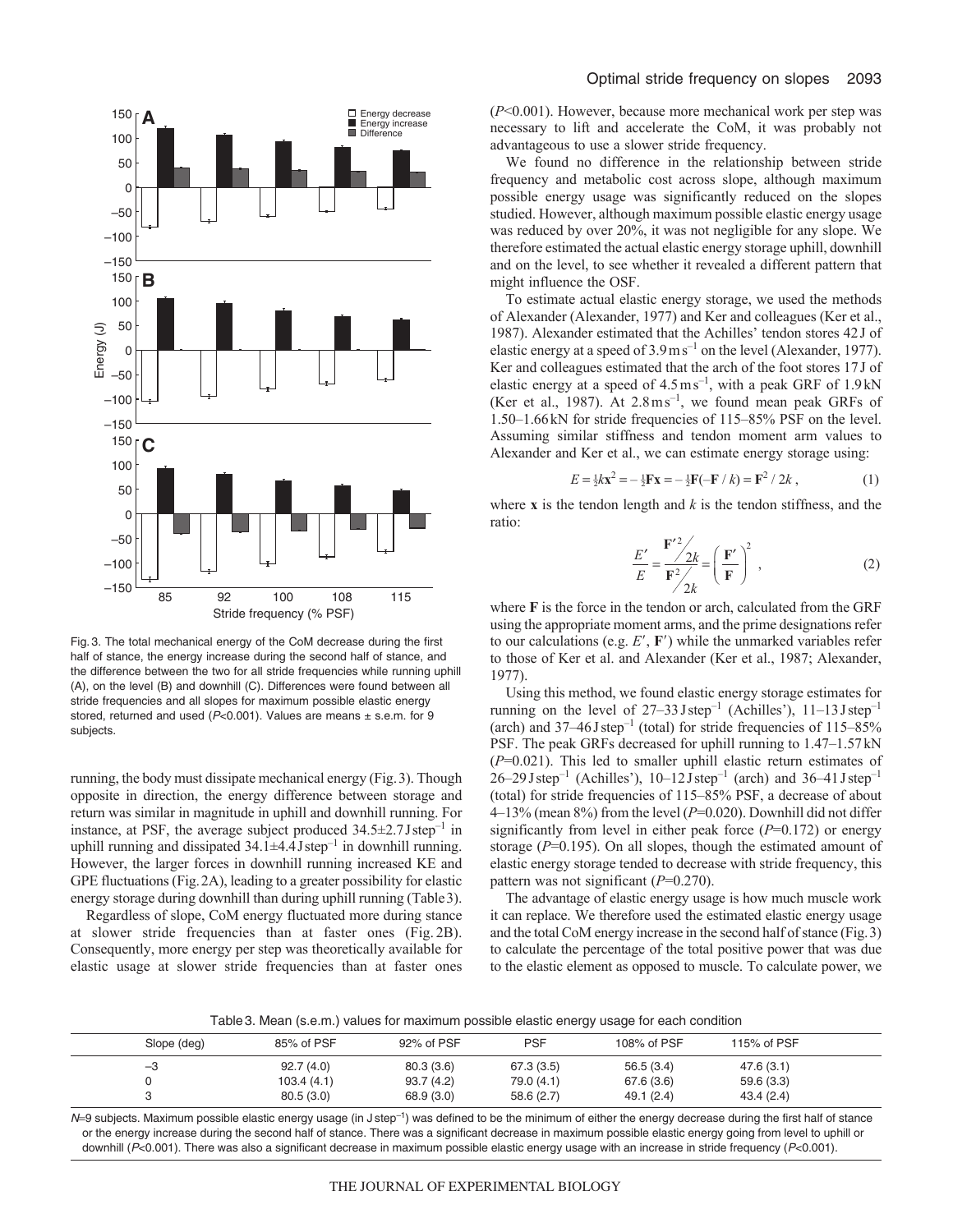

Fig. 4. Proposed relationship for factors affecting the metabolic cost of running. The total cost of running at a given stride frequency (solid line) may be a combination of the cost of muscle work/power (long-dash line) and the cost of internal work and force production (short-dash line). The optimal stride frequency (arrow) occurs at a frequency where the sum of these costs is minimized.

multiplied the estimated energy usage per step and the total positive energy change per step by step frequency (steps  $s^{-1}$ ). On the level, the positive power from elastic energy usage increased with stride frequency from 85% PSF to 115% PSF (41, 48, 54, 58, 62%). There was a significant decrease (*P*<0.001) in the positive power from elastic energy usage from level to uphill running across stride frequency (34, 38, 42, 45, 49%). There was a significant increase (*P*<0.001) in the positive power from elastic energy usage from level to downhill running across stride frequency (51, 58, 67, 73, 81%). Lastly, there was a similar pattern  $(P=0.019)$  of increased power from elastic energy  $(P=0.009)$  as stride frequency increased on all slopes.

Therefore, although the percentage of power from elastic usage decreased from level to uphill running, this power increased when going from level to downhill running. Further, we can infer that, as the percentage of positive power from elastic energy return increases with increasing stride frequency, the percentage of positive power that must be produced by the muscles decreases with increasing stride frequency. Because both the maximum power produced and the percentage power produced by the muscle decrease with increasing stride frequency, the absolute muscle power must decrease with increasing stride frequency. This suggests that, for stride frequencies slower than OSF, the increase in metabolic cost with decreasing stride frequency could be due to the increased need for muscle work at these stride frequencies.

Many factors could explain why metabolic cost increases for step frequencies faster than OSF. One possibility is that the 'internal work' of swinging the limbs relative to the body's CoM increases with stride frequency. While we did not measure internal work, we can estimate it using Minetti's (Minetti, 1998) model based on duty factor, speed and stride frequency. We calculate that mechanical internal work increased by a mean of  $0.07$  J kg<sup>-1</sup> m<sup>-1</sup> from PSF to 115% PSF on the level. The change in metabolic cost from PSF to 115% PSF was  $0.37$  J kg<sup>-1</sup> m<sup>-1</sup>. The ratio of the change in mechanical work to the change in metabolic work gives a delta efficiency value of 20%, close to the 25% efficiency expected for positive muscle work. Thus, internal work could explain the changes seen for stride frequencies faster than OSF. Uphill and downhill running had similar efficiency values of 17.5 and 15%, though the model was created with level data. Minetti showed that both stride frequency and internal work increase in uphill running (Minetti et al., 1994). However, Minetti also showed that internal work increases with stride frequency on the level (Minetti, 1998). Thus, it is unclear how much of the increase in internal work in uphill running is due to slope as opposed to stride frequency.

Another factor that could affect the stride frequency–velocity relationship is the increased cost of muscular force when it is produced over a shorter period of time (Kram and Taylor, 1990). This would lead to greater metabolic cost at faster stride frequencies. Because of this physiological property, the metabolic cost of generating muscle force likely has a similar dependence on foot–ground contact time regardless of slope. We found that contact time decreased (17, 20 and 21% for running downhill, on the level and uphill, respectively) as step frequency increased from 85% to 115% PSF, but varied little across slope (<3%). This similarity would lead to comparable cost of force generation *vs* stride frequency curves, with this cost increasing with stride frequency for each slope.

The U-shape of the step frequency *vs* metabolic cost curve could result from the increase in muscle mechanical power with decreasing step frequency, and the increase in the cost of force production and internal work with increasing step frequency (Fig. 4). In this scenario, at stride frequencies slower than OSF, the metabolic cost of producing power with the muscles increases. At stride frequencies faster than OSF, the metabolic cost associated with producing force over a shorter period of time and with moving the limbs more quickly increases. Thus, OSF may occur at an intermediate stride frequency where the sum of these costs is minimized.

Moreover, these stride frequency–cost relationships could explain why we do not see a change in OSF when going from level to uphill running. We know that the cost of muscle work increases with slope across all stride frequencies. Additionally, Roberts and Belliveau (Roberts and Belliveau, 2005) showed that much higher forces must be produced by the hip extensors in uphill running than in level running, increasing the cost of force production across stride frequency. If both the muscle work *vs* cost curve and the force production *vs* cost curve translate upward, their sum is translated upward, leading to an increased cost of running, but a similar OSF.

Overall, we found that neither the pattern of stride frequency *vs* metabolic cost nor OSF significantly change with slope. The general pattern of estimated elastic energy storage and return with increasing stride frequency stays consistent, and indicates that more muscle work must be done at slow stride frequencies than at fast ones. This relationship in combination with an increased cost of producing force and performing internal work with increasing stride frequency could explain the presence of an OSF at an intermediate value.

#### **LIST OF ABBREVIATIONS**

| CoM        | center of mass                 |
|------------|--------------------------------|
| <b>GPE</b> | gravitational potential energy |
| <b>GRF</b> | ground reaction force          |
| <b>KE</b>  | kinetic energy                 |
| OSF        | optimal stride frequency       |
| <b>PSF</b> | preferred stride frequency     |
| <b>RER</b> | respiratory exchange ratio     |

#### **ACKNOWLEDGEMENTS**

The authors wish to thank Dr Rodger Kram, Dr Jinger Gottschall and the University of Colorado Locomotion Lab for helpful comments. Additionally, the authors wish to thank the two anonymous reviewers who helped dramatically improve the manuscript.

#### **REFERENCES**

- **Alexander, R. M. N.** (1977). Storage of elastic strain energy in muscle and other tissues. Nature **265**, 114-117.
- **Alexander, R. M. N.** (1984). Elastic energy stores in running vertebrates. Integr. Comp. Biol. **24**, 85-94.
- **Alexander, R. M. N.** (1991). Energy saving mechanisms in walking and running. J. Exp. Biol. **160**, 55-69.